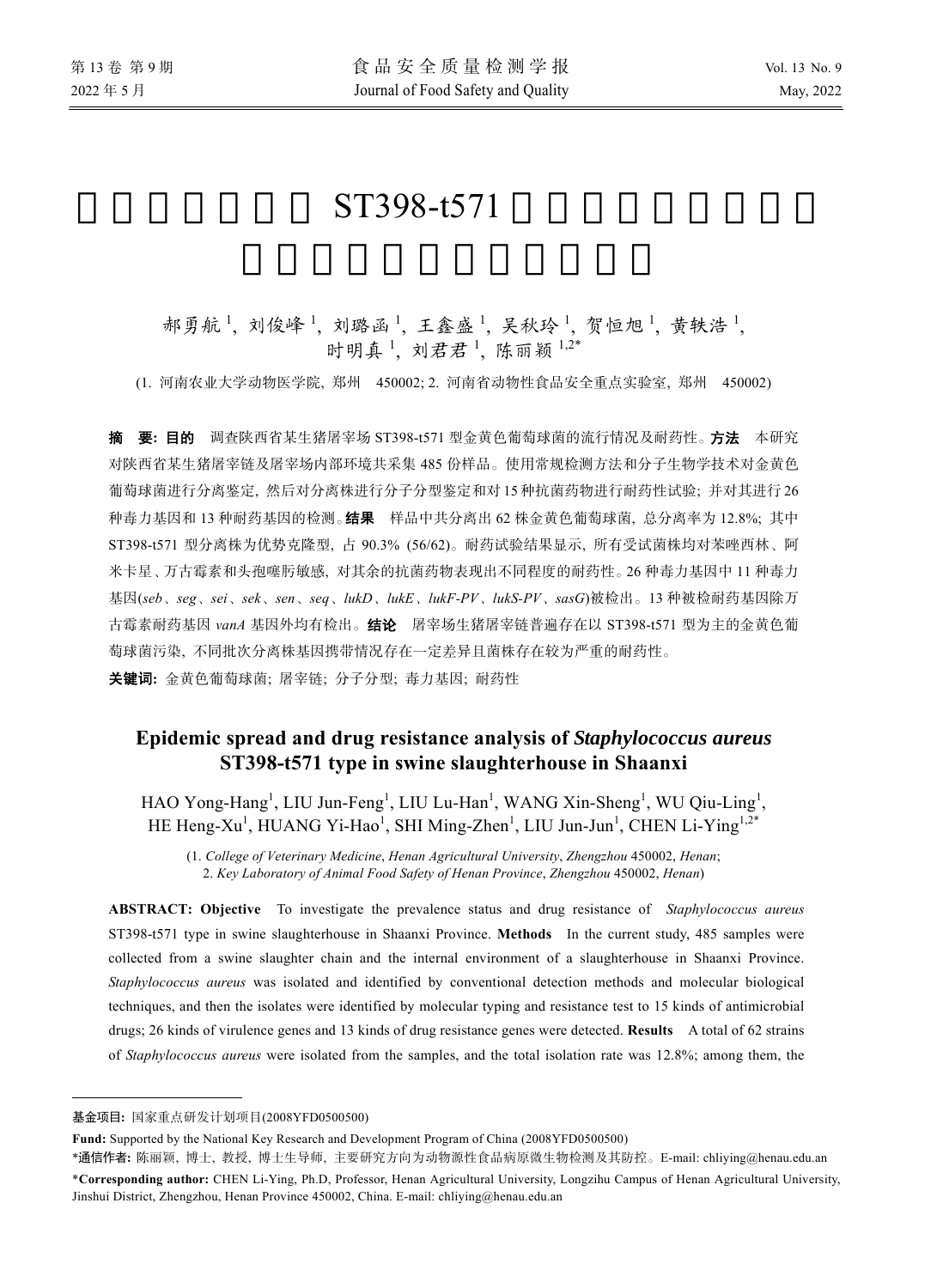ST398-t571 type isolate was the dominant clonotype 90.3% (56/62). The results of antimicrobial resistance test showed that all tested strains were sensitive to oxacillin, amikacin, vancomycin and cefotaxime, and showed varying degrees of resistance to the rest of the antibiotics. 11 kinds of virulence genes (*seb*, *seg*, *sei*, *sek*, *sen*, *seq*, *lukD*, *lukE*, *lukF-PV*, *lukS-PV*, *sasG*) were detected among the 26 kinds of virulence genes. All the 13 detected drug resistance genes were detected except the vancomycin resistance gene *vanA* gene. **Conclusion** ST398-t571 type is the main type of *Staphylococcus aureus* in the swines slaughtering chain, and there are certain differences in the gene carrying status of isolates from different batches and these strains has serious drug resistance.

**KEY WORDS:** *Staphylococcus aureus*; slaughter chain; molecular typing; virulence gene; drug resistance

# **0** 引 言

肉及肉制品的安全在我国已经成为备受关注的食品安 全问题, 食源性致病菌造成的食品污染是导致食品安全问 题的主要因素[1]。金黄色葡萄球菌(*Staphylococcus aureus*) 在自然界中广泛存在, 是引起人类和动物感染及导致人类 食源性患病(food-borne illness)的主要致病菌之一[2‒3], 该 菌可通过与动物和肉类及肉制品的接触传播给人类[4]。金 黄色葡萄球菌可引起呕吐、发热、腹泻, 甚至能致败血症 等严重疾病, 其致病力与肠毒素(staphylococcal enterotoxin, SE)密切相关, 其中共 27 种肠毒素被发现, 包括 5 种经典 肠毒素(*sea*、*seb*、*sec*、*sed*、*see*)和 22 种新型肠毒素[5]。 金 黄色葡萄球菌产生的肠毒素能引起人和动物严重的食物中 毒, 因此该菌一直是重点监管的食源性病原菌[6‒8]。其中, ST398 型是全球金黄色葡萄球菌最主要的克隆型之一<sup>[9]</sup>, 有研究表明猪是金黄色葡萄球菌 ST398 型的最大储存库, 且可通过接触而致人感染[10]。ST398 型金黄色葡萄球菌可 引起人的轻度至中度感染, 且感染病例数逐年增加[11-12]。 近年来金黄色葡萄球菌的多重耐药问题日渐突出, 而细菌 通过移动遗传元件(mobile genetic elements, MGE)等机制 获得耐药基因和毒力基因, 对人类健康和食品安全产生了 严重威胁[13‒15]。 近几年虽然抗生素在动物养殖过程中受 到严格管控, 但多重耐药细菌引发的感染却逐年增加[16]。 动物被认为是多重耐药细菌的储存库, 其能够通过屠宰场 的屠宰环节及整个生产链进一步被传播, 研究表明, 屠宰场 金黄色葡萄球菌的流行率明显高于养殖场[17]。研究发现大 多数细菌的耐药性与其相关耐药基因的携带存在一致性[4]。 多重耐药细菌能够沿着养殖场、屠宰场到肉制品的整个生 产链进行传播, 构成了严重的食品安全风险, 因此加强对 屠宰场屠宰环节金黄色葡萄球菌的耐药性及耐药基因的检 测具有重要意义。

本研究着眼于金黄色葡萄球菌 ST398-t571 优势克隆型 沿着屠宰场生猪屠宰链污染传播及流行规律, 检测不同屠 宰环节包括待宰生猪、生猪屠宰链及屠宰车间的环境的金黄 色葡萄球菌污染情况, 评估不同屠宰环节是否存在交叉污 染; 了解不同屠宰环节分离株的分子特征、基因携带情况及 耐药性, 通过对不同环节的监测, 识别屠宰环节污染的关键 控制点, 为屠宰场屠宰链肉及肉制品生产过程中采取有效 的安全风险管理和防控提供科学支撑, 以及指导抗菌药物 在动物饲养过程中的使用, 为临床用药提供数据参考。

**1** 材料与方法

# **1.1** 实验材料

1.1.1 样本采集 陕西屠宰场不同屠宰环节采集样品数如表 1。

#### 表 **1** 生猪屠宰场不同屠宰环节采集样品数 **Table 1 Number of samples collected from different slaughter links in swine slaughterhouses**

| 样品    |        | 采样年份(批次)     |               |
|-------|--------|--------------|---------------|
|       |        | $2020-9$ (a) | $2020-12$ (b) |
|       | 空气样    | 5            | 5             |
| 环境样品  | 烫毛水样   | 10           | 10            |
|       | 刀具柄样   | 1            | 5             |
|       | 麻电地面   | 1            | 10            |
|       | 下白脏地面  | Ι            | 10            |
|       | 冷却间地面  | 1            | 10            |
|       | 待宰生猪猪鼻 | 40           | 40            |
|       | 麻电环节猪鼻 | 40           | 40            |
| 屠宰环节样 | 卸头环节猪鼻 | 40           | 40            |
| 品     | 劈半环节体表 | 30           | 30            |
|       | 脱毛环节体表 | 30           | 30            |
|       | 冷库体表   | 30           | 30            |

1.1.2 试验菌株

金黄色葡萄球菌 ATCC25923(中国兽医药品监察所)。

1.1.3 仪器与试剂

CHA-GA 恒温水浴摇床(金坛经济开发区吉特实验仪 器厂); GH4500 隔水培养箱(天津泰斯特仪器有限公司); ST16/ST16R 低温冷冻离心机(美国 Thermo Fisher Scientific 公司)。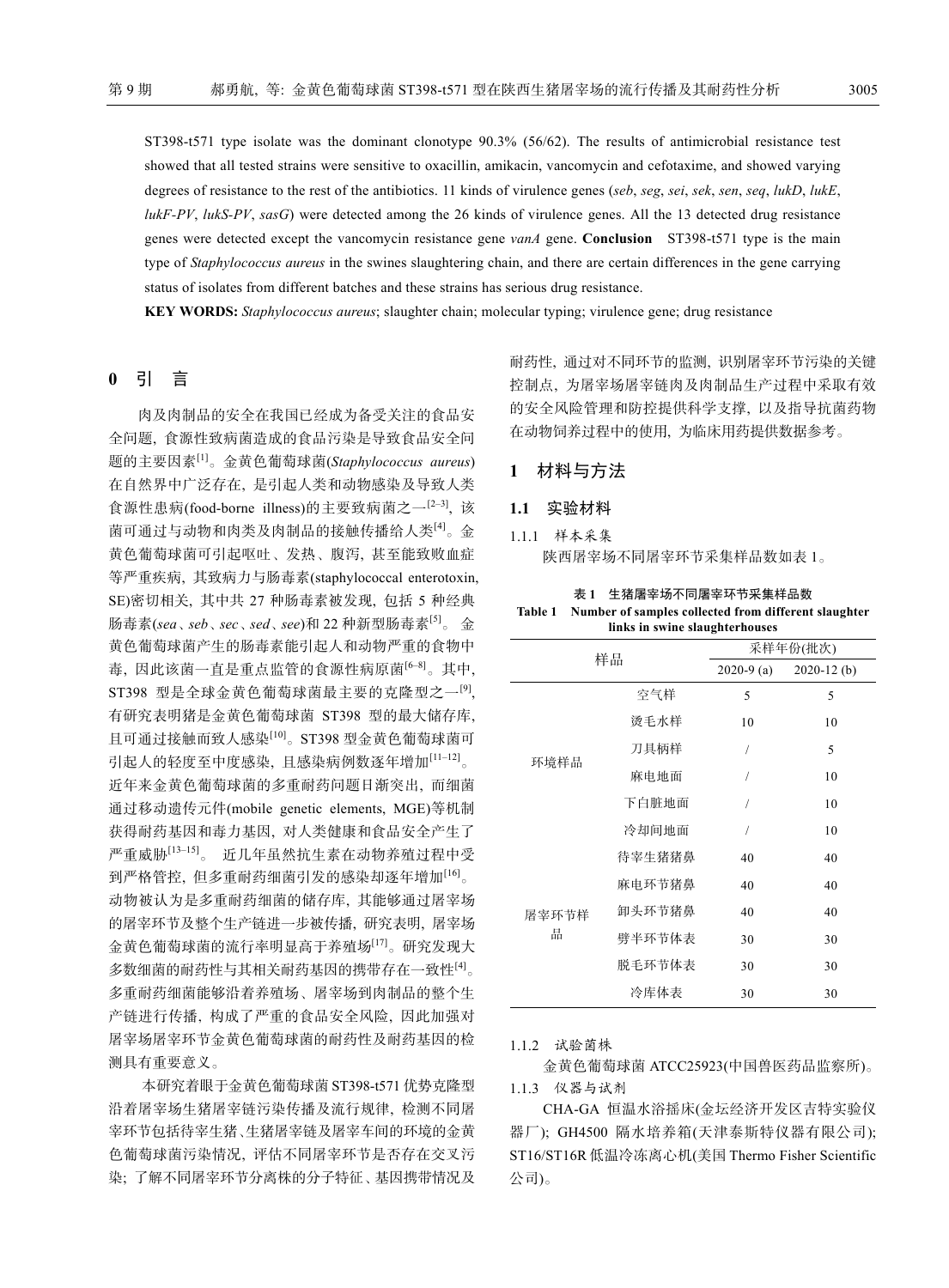缓冲蛋白胨水(buffered peptone water, BPW)、脑心浸 液肉汤(brain heart infusion broth, BHI)、7.5%氯化钠肉汤、 Baird-Parker 琼脂培养基(青岛海博试剂公司); 法国科玛嘉 金黄色葡萄球菌显色培养基(青岛海博试剂公司); 金黄色 葡萄球菌 PCR 特异性扩增引物、细菌基因组 DNA 快速抽 提试剂盒 B518225(上海生工生物工程有限公司); 2×Rapid *Taq* Master Mix 试剂(诺唯赞生物科技有限公司); 15 种抗菌 药物(纯度均大于 90%, 北京索莱宝科技有限公司)。

# **1.2** 样品处理

样品的预处理、增菌与常规细菌学分离培养按照国家 食品微生物检验标准(GB 4789.10—2016《食品安全国家标 准 金黄色葡萄球菌检验》)程序和方法进行, 并加以改进。

空气样: 将装有 10 mL 灭菌缓冲蛋白胨水的无菌 50 mL 离心管中敞口放置于不同采样点, 约 30 min 后收管, 样品 放置冰盒内低温运送到实验室。水样: 用无菌注射器吸取 10 mL 水样, 样品放置冰盒内低温运送至实验室。体表、 鼻腔拭子: 将用灭菌 BPW 肉汤浸润的无菌棉拭子在屠宰 猪胴体上擦拭和插入猪鼻腔内旋转 3~4 圈, 将棉签后端剪 断, 随即将样品投入含有 5 mL BPW 肉汤的 10 mL 离心管 中。取上述 BPW 预增菌液 1 mL, 接种于 10 mL 7.5%氯化钠 肉汤, 36 ℃ 180 r/min 振摇培养 20 h; 或者对上述处理后的含 有样品的 7.5%氯化钠肉汤, 36 ℃ 180 r/min 振摇培养 20 h。

# **1.3** 菌株的分离鉴定

用无菌接种环蘸取过夜振摇培养的增菌培养物, 划 线接种于 Baird-Parker 琼脂平板上进行培养, 挑取单个可 疑菌落接种于 BHI 营养肉汤中, 37 ℃过夜培养后, 再将菌 液在金黄色葡萄球菌显色培养基上划线, 在 37 ℃温箱中 18~24 h 进行纯化培养, 之后挑取疑似菌落接种于 BHI 营 养肉汤 37 ℃过夜培养, 通过 PCR 方法对金黄色葡萄球菌 特异性基因 *femB* 进行鉴定, 并将鉴定为阳性菌株配制成 25%甘油菌于-20 ℃冰箱保存备用。

# **1.4 DNA** 提取

从显色培养基平板挑单个菌落于无菌 BHI 肉汤中 160 r/min, 37 ℃振荡培养过夜, 取 1 mL 细菌培养液于无菌 1.5 mL 的 EP 管内, 10000 r/min 离心 1 min, 弃上清液, 后 严格按细菌基因组 DNA 快速抽提试剂盒说明书进行 DNA 提取。最后将提取的 DNA 模板置于-20 ℃冰箱保存。

# **1.5** 分子分型

对所有金黄色葡萄球菌分离株进行多位点序列分型 (multilocus sequence typing, MLST)和葡萄球菌 A 蛋 白 (staphylococal protein A, spa)分型。MLST 分型: 通过对 7 个 管家基因(*arcC*、*aroE*、*glpF*、*gmk*、*pta*、*tpi* 和 *yqiL*)进行扩 增和测序, 将测序序列与 MLST 数据库(http://saureus.mlst.net/) 比对获得 ST 型。spa 分型: 通过扩增 *spa* 基因并对扩增产物

进行测序, 将序列与 spa 数据库 (https://www.spaserver. ridom.de/)进行比对分析, 获得 spa 分型。7 个管家基因(*arcC*、 *aroE*、*glpF*、*gmk*、*pta*、*tpi* 和 *yqiL*)和 *spa* 基因的引物序列及 反应条件分别在 http://saureus.mlst.net/ 和 https://www. spaserver.ridom.de/中获取。

# **1.6** 分离株药敏试验

使用琼脂稀释法进行微生物药敏试验, 并根据美国 临床实验室标准化委员会 (Clinical and Laboratory Standards Institute, CLSI)标准对试验结果进行判定。以金 黄色葡萄球菌 ATCC25923 作为对照菌株。具体使用药物 及最小抑制浓度(minimum inhibitory concentrations, MICs) 见表 2。每次试验均平行进行 3 次。

表 **2** 药敏试验所用抗生素及最小抑菌浓度 **Table 2 Antibiotics and MICs of drug-resistant** 

| 抗菌药物 | 英文缩写/英文全称           | 最小抑菌浓度/(μg/mL) |
|------|---------------------|----------------|
| 苯唑西林 | OXA/oxacillin       | 4              |
| 林可霉素 | LCM/lincomycin      | 4              |
| 卡那霉素 | KAN/kanamycin       | 64             |
| 氯霉素  | CHL/chloramphenicol | 32             |
| 氧氟沙星 | OFL/ofloxacin       | 4              |
| 环丙沙星 | CIP/ciprofloxacin   | 4              |
| 红霉素  | ERY/erythromycin    | 8              |
| 庆大霉素 | GEN/gentamicin      | 16             |
| 四环素  | TET/tetracycline    | 16             |
| 诺氟沙星 | NOR/norfloxacin     | 16             |
| 头孢噻肟 | CTX/cefotaxime      | 64             |
| 氟苯尼考 | FFC/florfenicol     | 16             |
| 多西环素 | DOX/doxycycline     | 16             |
| 阿米卡星 | AMK/amikacin        | 64             |
| 万古霉素 | VAN/vancomycin      | 16             |

#### **1.7** 金黄色葡萄球菌毒素编码基因及耐药基因检测

运用 PCR 技术对分离的菌株进行 26 种毒力基因和 13 种耐药基因进行检测。其中 26 种毒力基因包括: 肠毒素编 码基因(*sea*、*seb*、*sec*、*sed*、*see*、*seg*、*seh*、*sei*、*sej*、*sek*、 *sel*、*sem*、*sen*、*seo*、*sep*、*seq*、*ser*、*ses*、*seu*、*sev*)、杀白 细胞毒素编码基因(*lukD*、*lukE*、*lukF*、*lukS*)、细胞壁锚定 蛋白基因(sasX、sasG); 13 种耐药基因包括 MLSB(大内环脂 类-林可酰胺类-链阳菌素 B 类)耐药基因[*erm(C)*、*erm(T)*]、 四环素耐药基因[*tet(M*)、*tet(L*)]、氨基糖苷类耐药基因 [*aac(6')-aph(2'')*、*ant(6')-Ia*、*aadD*]、氯霉素耐药基因(*fexA*)、 甲氧苄啶耐药基因(*dfrG*)、*β*-内酰胺类耐药基因(*blaZ*)、对 林可酰胺类-截短侧耳素类-链菌素 A 类耐药基因[*lsa(E)*、 *vga(A)V*]和万古霉素耐药基因(*vanA*)。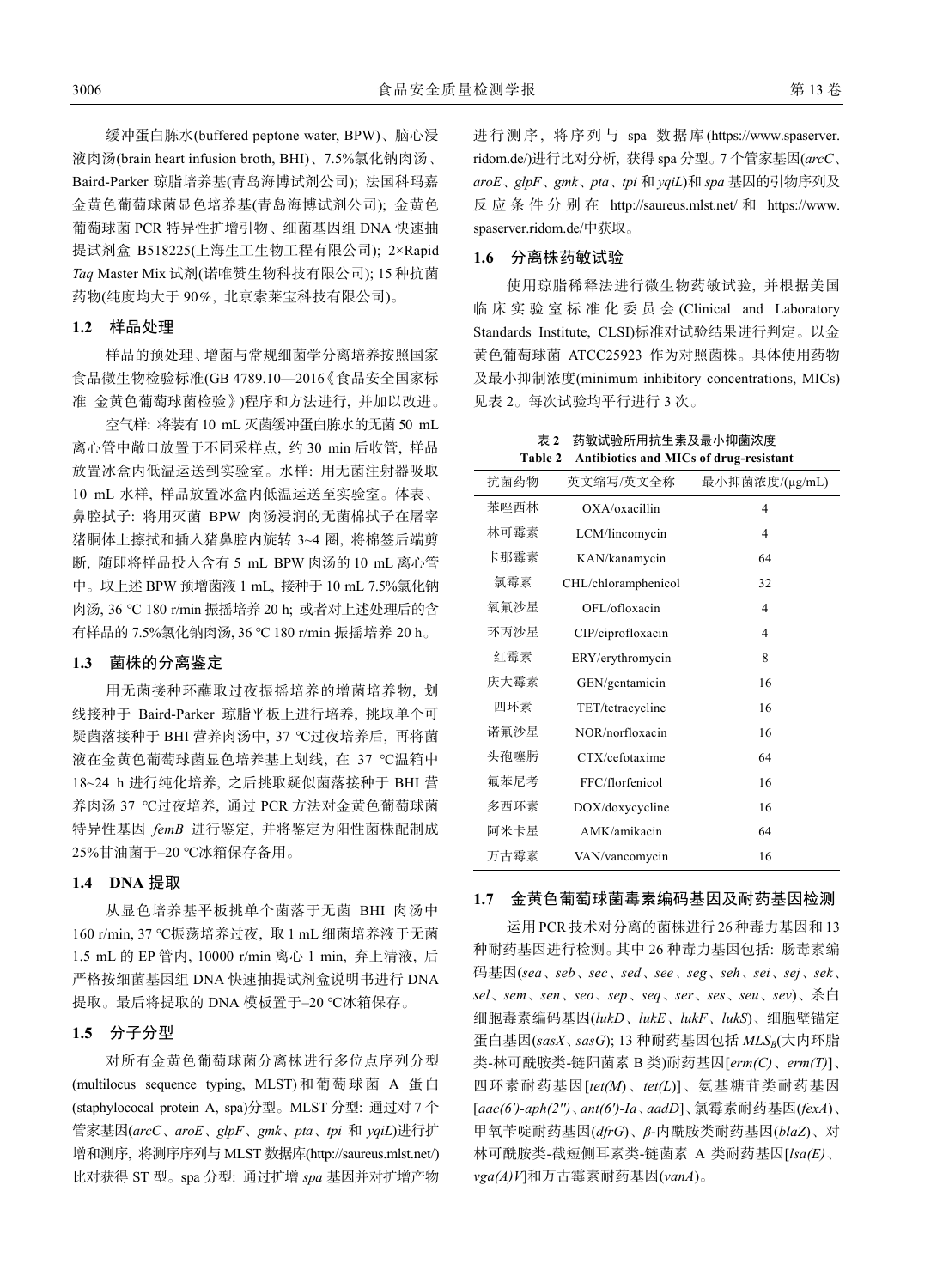#### **1.8** 统计学分析

利用 SPSS 25.0 软件进行统计学分析。采用 *χ*<sup>2</sup> 检验对 不同环节金黄色葡萄球菌阳性样本数、毒素基因、耐药基 因和耐药分离株数进行差异分析。

# **2** 结果与分析

#### **2.1** 金黄色葡萄球菌总体流行情况

经常规细菌学检测, 从 485 份生猪与环境样本中分离 出 62 株金黄色葡萄球菌, 其中批次 a 和批次 b 检出率分别 为 15.6% (35/225)和 10.4% (27/260), 总体分离率为 12.8% (62/485), 如表 3 所示。其中, 在猪鼻腔中金葡菌分离率最 高 21.3% (51/240), 而屠宰环节胴体体表分离率较低, 为 4.4% (8/180); 在空气样和刀具样本中也检测到金黄色葡 萄球菌的存在。

对 62 株金黄色葡萄球菌分离株进行 MLST 和 spa 分 型的结果显示, 上述分离株分别属于 5 种克隆型(表 4), 其 中 ST398-t571 型占据绝对优势(90.3%, 56/62), 且在屠宰场 各个环节猪体以及环境中广泛分布; 其余四型 ST398-t034 型、ST398-t1456 型、ST5-t002 型和 ST9-t899 型分别只检 出 2 株(3.2%, 2/62)、2 株(3.2%, 2/62)、1 株(1.6%, 1/62)和 1 株(1.6%, 1/62), 且均来猪体(待宰猪鼻腔, 劈半、脱毛和麻 电致昏环节)。

# **2.2 ST398-t571** 型金黄色葡萄球菌污染情况

MLST 和 *spa* 分型的结果显示, 批次 a 和批次 b 样本 中 ST398-t571 型金黄色葡萄球菌分离率分别为 13.3% (30/225)和 10.0% (26/260), 且主要来自猪鼻腔, 分别占比 90.0% (27/30)和 80.8% (21/26), 显著高于猪胴体体表检出 率 10% (3/30)和 7.7% (2/26) (*P*<0.01)。在鼻腔样本中, 待宰 环节、麻电致昏环节和卸头环节 ST398-t571 型分离率分别 为 25.0% (20/80)、10.0% (8/80)、25.0% (20/80), 具有降低-升高的趋势。在胴体体表样本中, 脱毛、劈半和冷库环节 的分离率分别为 1.7% (1/60)、3.3% (2/60)和 3.3% (2/60), 整 体检出水平均较低, 且彼此没有明显变化。

| 屠宰场    | 来源     | Trevalence of <i>shaphylococcus</i> antens in unferent stages of shaqmer (70)<br>批次 a | 批次 b         | 合计           |
|--------|--------|---------------------------------------------------------------------------------------|--------------|--------------|
|        | 待宰生猪猪鼻 | 22.5(9/40)                                                                            | 32.5(13/40)  | 27.5(22/80)  |
|        | 麻电环节猪鼻 | 10.0(4/40)                                                                            | 12.5(5/40)   | 11.3(9/80)   |
| 屠宰环节样品 | 卸头环节猪鼻 | 40.0 (16/40)                                                                          | 10.0(4/40)   | 25.0 (20/80) |
|        | 劈半环节体表 | 10.0(3/30)                                                                            | 3.3(1/30)    | 6.7(4/60)    |
|        | 脱毛环节体表 | 3.3(1/30)                                                                             | 3.3(1/30)    | 3.3(2/60)    |
|        | 冷库体表   | 6.7(2/30)                                                                             | 0(0/30)      | 3.3(2/60)    |
|        | 空气     | 0(0/5)                                                                                | 20.0(1/5)    | 10.0(1/10)   |
|        | 烫毛水    | 0(0/10)                                                                               | 0(0/10)      | 0(0/20)      |
| 环境样品   | 刀具柄    |                                                                                       | 40.0(2/5)    | 40.0 $(2/5)$ |
|        | 麻电地面   |                                                                                       | 0(0/10)      | 0(0/10)      |
|        | 下白脏地面  |                                                                                       | 0(0/10)      | 0(0/10)      |
|        | 冷却间地面  |                                                                                       | 0(0/10)      | 0(0/10)      |
|        | 合计     | 15.6(35/225)                                                                          | 10.4(27/260) | 12.8(62/485) |

#### 表 **3** 不同屠宰环节中金黄色葡萄球菌的检出情况**(%) Table 3 Prevalence of** *Staphylococcus aureus* **in different stages of slaughter (%)**

#### 表 **4 62** 株金葡菌分离株 **spa** 分型结果

**Table 4 Spa type results of 62** *Staphylococcus aureus* **isolates** 

| spa 分型 | 重复编码                                    | 重复单元数 | 菌株数量 |
|--------|-----------------------------------------|-------|------|
| t571   | r08-r16-r02-r25-r02-r25-r34-r25         | 8     | 56   |
| t1456  | $r08-r16-r02-r25$                       |       |      |
| t034   | r08-r16-r02-r25-r02-r25-r34-r24-r25     |       |      |
| t002   | r26-r23-r17-r34-r17-r20-r17-r12-r17-r16 | 10    |      |
| t899   | $r07-r16-r23-r02-r34$                   |       |      |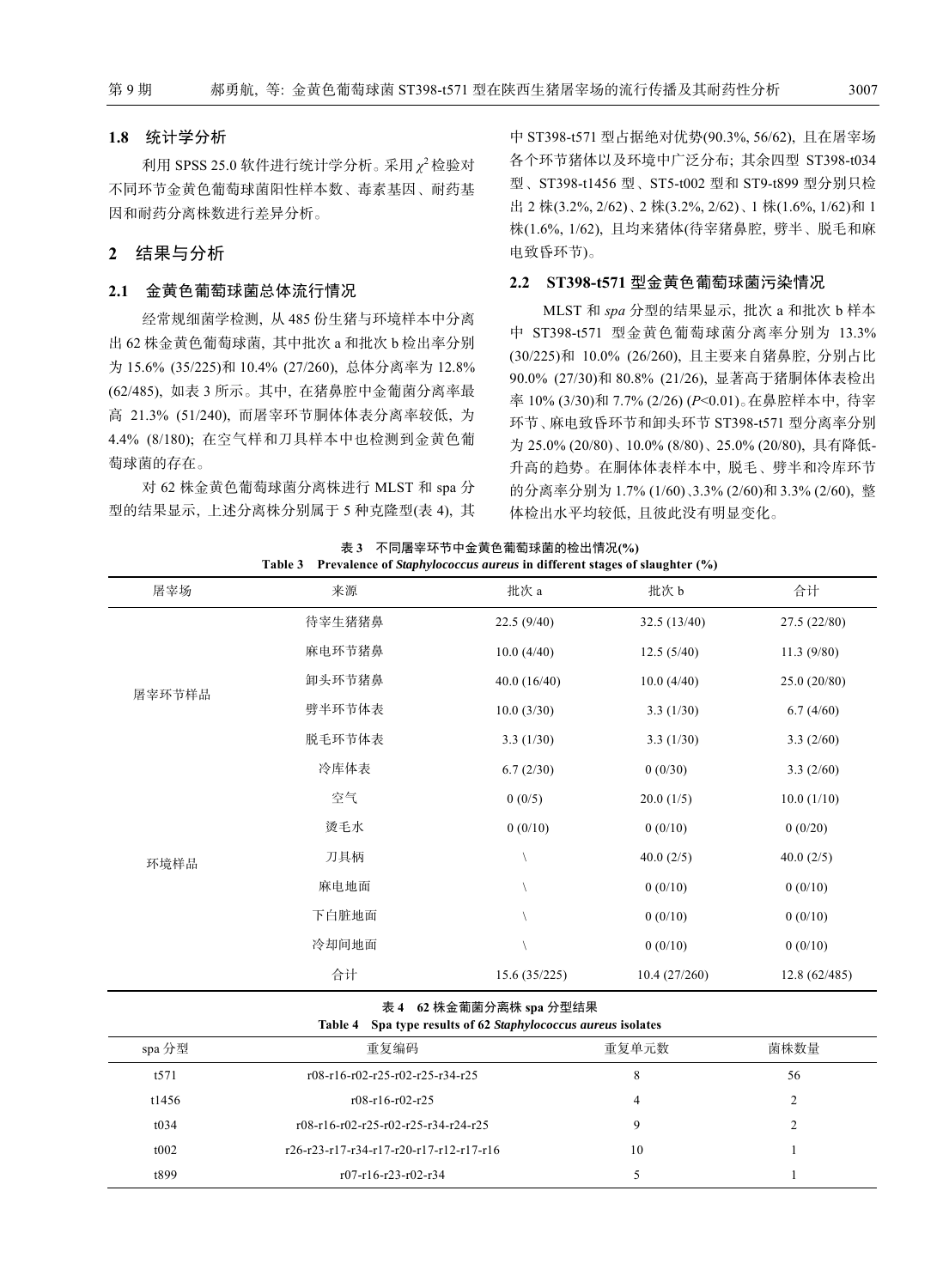此外, 在批次 b 空气样中和刀具样中分别检测出 1 株 和 2 株 ST398-t571 型金黄色葡萄球菌, 提示该菌存在着环 境中交叉污染的风险。

#### **2.3** 分离株耐药情况分析

#### 2.3.1 分离株耐药表型检测结果

抗菌药物耐受试验结果(表 5)显示, 所有金葡菌 ST398-t571 型分离株均表现出广泛的耐药性和多重耐药性, 其中对林可霉素、氧氟沙星、环丙沙星、红霉素、四环素、 氟苯尼考和多西环素表现出普遍耐药性, 耐药率均高于 80%, 尤其是批次 a 分离株对于氧氟沙星、环丙沙星、四 环素和诺氟沙星表现为 100%耐药; 另一方面, 所有菌株 对苯唑西林、阿米卡星、万古霉素和头孢噻肟均敏感。总 体上, 批次 a 分离株对受试抗菌药物的耐药性略高于批次 b, 而批次 b 分离株对卡那霉素和庆大霉素耐药率更高。

表 **5** 不同批次金黄色葡萄球菌分离株对抗菌药物耐药率**(%) Table 5 Resistance rates of different batches of** *Staphylococcus aureus* **isolates to antibacterial drugs (%)** 

| 缩写         | 批次 a         | 批次 b         |
|------------|--------------|--------------|
| OXA        | $\theta$     | $\theta$     |
| <b>LCM</b> | 93.3 (28/30) | 84.6 (22/26) |
| <b>KAN</b> | 13.3(4/30)   | 53.8 (14/26) |
| CHL        | 23.3(7/30)   | 11.5(3/26)   |
| OFL        | 100(30/30)   | 80.8 (21/26) |
| CIP        | 100(30/30)   | 88.5 (23/26) |
| <b>ERY</b> | 93.3 (28/30) | 96.2 (25/26) |
| <b>GEN</b> | 10.0(3/30)   | 42.3 (11/26) |
| <b>TET</b> | 100(30/30)   | 88.5 (23/26) |
| <b>NOR</b> | 100(30/30)   | 19.2(5/26)   |
| <b>CTX</b> | $\theta$     | $\theta$     |
| <b>FFC</b> | 96.7 (29/30) | 96.2 (25/26) |
| <b>DOX</b> | 96.7 (29/30) | 96.2 (25/26) |
| <b>AMK</b> | $\theta$     | 0            |
| <b>VAN</b> | 0            | 0            |
|            |              |              |

#### 2.3.2 分离株耐药基因检测结果

基因检测结果显示, 在ST398-t571型分离株中共检测出 12 个耐药基因(12/13)。其中, *β*-内酰胺类抗性基因 *blaZ*、四环 素耐药基因 *tet(M*)和氟苯尼考耐药基因 *fexA* 在 ST398-t571 型 分离株中存在广泛, 其检出率均达到 90%左右。相反, 万古霉 素耐药基因 *VanA* 在所有分离株中未有检出。

从菌株来源批次来看, 如表 6 所示。耐药基因的分布在 批次 a 和批次 b 的分离株之间存在明显差异。在两批次菌株 间差异最为显著的是 MLSB(大内环脂类-林可酰胺类-链阳菌 素 B 类)耐药基因 *erm(C)*, 其携带率分别为 96.7%和 23.1% (*P*<0.01); 而耐药基因 *erm(T)*、*tet(L)*、*aac(6')-aph(2'')*、

*ant(6')-Ia*、*aadD*、*dfrG*、*lsa(E)*在批次 b 更为常见(*P*<0.01)。 此 外, 林可酰胺类-截短侧耳素类-链菌素类耐药基因 *vga(A)V* 只在批次 a 麻电鼻腔的 1 个分离株中检出。

| 表 6 不同批次金黄色葡萄球菌分离株耐药基因携带率(%)                                   |
|----------------------------------------------------------------|
| Table 6 Resistance genes carrier rates of different batches of |
| <i>Staphylococcus aureus isolates</i> (%)                      |

| 5.491              |              |               |  |
|--------------------|--------------|---------------|--|
| 耐药基因名称             | 批次 a         | 批次 b          |  |
| vga(A)V            | 3.3(1/30)    | $\mathbf{0}$  |  |
| erm(C)             | 96.7 (29/30) | 23.1(6/26)    |  |
| dfrG               | 3.3(1/30)    | 73.1 (19/26)  |  |
| lsa(E)             | 3.3(1/30)    | 73.1% (19/26) |  |
| $aac(6')-aph(2'')$ | 3.3(1/30)    | 53.8% (14/26) |  |
| aadD               | 3.3(1/30)    | 76.9% (20/26) |  |
| $ant(6')$ -Ia      | 3.3(1/30)    | 76.9% (20/26) |  |
| fexA               | 96.7 (29/30) | 84.6 (22/26)  |  |
| blaZ               | 100(30/30)   | 84.6 (22/26)  |  |
| erm(T)             | 3.3(1/30)    | 80.8% (21/26) |  |
| tet(M)             | 93.3 (28/30) | 84.6 (22/26)  |  |
| tet(L)             | 3.3(1/30)    | 65.4% (17/26) |  |

# **2.4** 毒力基因检出情况

PCR 检测结果显示, 在金黄色葡萄球菌 26 种被检毒 力基因中, 共检出了 6 个肠毒素编码基因(6/20)、4 个杀白 细胞毒素编码基因(4/4)和 1 个细胞壁锚定蛋白基因(1/2), 不同环节样本分离株毒素编码基因携带情况在两个批次间 无显著性差异(*P*>0.05)。其中所有杀白细胞毒素编码基因 *lukS-PV* 存在于所有 ST398-t571 型分离株中, *lukF-PV* 也广 泛存在(94.6%, 53/56), 而 *lukD* 和 *lukE* 仅检出于批次 a 分 离株(均为 26.7%, 8/30)。6 种肠毒素基因(*seb*、*seg*、*sei*、 sek、*sen*、*seq*)的分布为, 少数菌株有携带肠毒素基因 *seg*、 *sei*、*sen*, 而肠毒素基因 *seb-sek-seq* 仅在批次 b 中有检出。 细胞壁锚定蛋白基因 *sasG* 在分离株中检出率为 75.0% (42/56), 但另一个基因 *sasX* 未检出。

#### **3** 讨论与结论

随着社会的发展和人民的物质生活水平的提高, 对 肉及肉制品的需求不断增加, 因此肉及其制品相关的食品 安全问题也引起人们的高度关注。在我国, 猪肉作为第一 大肉类消费品, 其安全生产显得尤为重要。目前, 屠宰加 工环节被认为是食物污染的关键环节[18‒19]。本研究对陕 西省某屠宰场金黄色葡萄球菌的传播情况进行了调查, 其分离率低于谷立惠<sup>[20]</sup>和 HE 等<sup>[21]</sup>在生猪屠宰场金黄色 葡萄球菌检出率的报道。从屠宰链中检测出的金黄色葡 萄球菌中 ST398-t571 型占据绝对优势, 这与国内相关报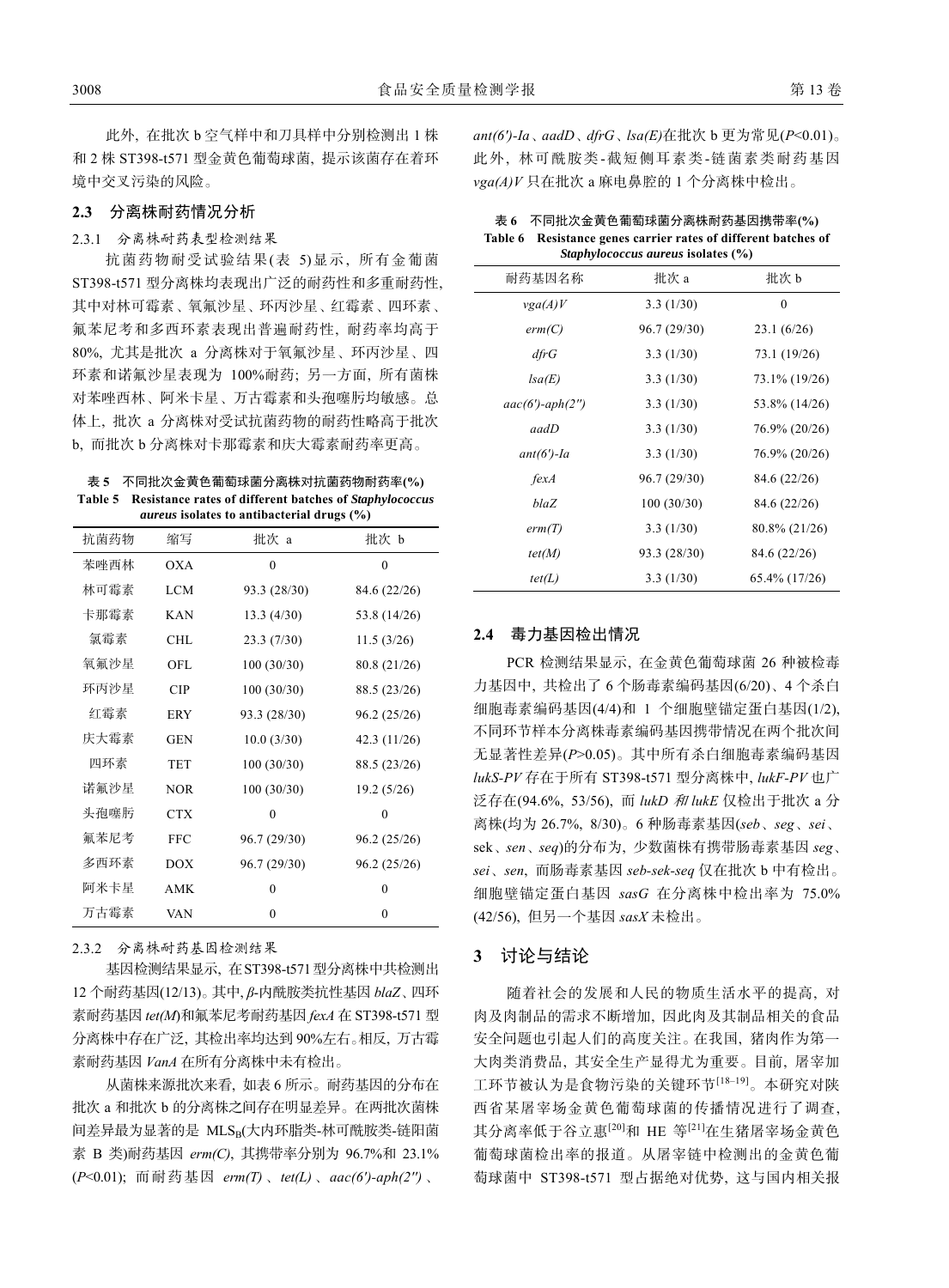道一致[22-23]。猪鼻腔分离株检出率明显高于胴体体表和环 境样等环节的检出率, 与张静<sup>[24]</sup>的研究相近。可能与样本采 集地域、数量、生猪来源、屠宰场的规模及管理模式的不同 等原因有关。在空气样和屠宰刀具也检出了金黄色葡萄球菌, 表明该屠宰场存在金黄色葡萄球菌交叉污染传播以及感染 工作人员和随猪肉流入市售环节的风险, 从而引发食源性 金黄色葡萄球菌中毒隐患。

金黄色葡萄球菌的定殖、感染与其携带的毒力因子有 关且其毒素量的多少与致病性有密切的关系[25]。其中, 杀 白细胞素编码基因 *PVL* 产生两种毒素部分(lukF-PV 和 lukS-PV)组成, 两者都是细胞溶解活性所必需成分, 其致 病机制与引发细胞凋亡或使中性粒细胞溶解有关[26]。本研 究发现 *lukF-PV* 和 *lukS-PV* 广泛存在于分离株中, 这与 KARKI 等[27]研究结果相一致。细胞壁锚定蛋白 s*asX* 与金 黄色葡萄球菌的黏附聚集以及定植能力有关, 菌体通过获 得 *sasX* 基因可以更加容易地定植于宿主的易感部位而引 发感染[28]。但是在本研究并未检测出 *sasX* 这种常见基因, 而是发现了一种与鼻鳞状上皮细胞结合的细胞壁锚定蛋白 基因 *sasG* (LPXTG 基序), 且该基序在 t571 型分离株中广 泛分布, 这也可能解释了猪鼻腔是金黄色葡萄球菌的主要 检出部位。此外, ST398-t571 型分离株中仅携带少量的肠 毒素基因 *seb*、*seg*、*sei*、*sek*、*sen*、*seq*, 这与 LI 等[29]等报 道结果接近。

近年来, 随着抗生素在动物生产和养殖过程中的广泛使 用, 多重耐药金黄色葡萄球菌亦不断出现[30‒31]。本研究中大 多数菌株对 4 种及以上抗菌药物具有耐药性, 且普遍表现 出对林可霉素、氧氟沙星、红霉素、四环素、氟苯尼考和 多西环素等的耐药性, 而上述分离株中普遍携带耐药基因 *blaZ*、*erm(C)*、*fexA* 和 *tet(M)*, 大多数分离株的耐药基因型 和表型之间存在一致性。有相关研究, 由于四环素毒副作 用小且价格便宜等优点, 曾广泛应用于家畜养殖过程中[32], *tet(M)*耐药基因是家畜相关金黄色葡萄球菌 ST398 型的一 个众所周知的遗传标记[33], 与本研究结果相一致。*erm* 基 因有编码核糖体甲基化酶的作用, 可以使细菌核糖体靶位 点发生甲基化, 从而使金黄色葡萄球菌对红霉素产生耐药 性[34], 位于质粒上的 *erm(C)*基因能够介导金黄色葡萄球菌 的耐药。由于红霉素是人类因细菌感染的常用治疗药物, 推 断出定殖于人类的致病菌可能通过屠宰环节污染猪肉制品。 此外, 研究发现部分菌株对于氯霉素、卡那霉素和庆大霉素 的耐药表型和耐药基因型并不总是一致的, 造成此结果的 原因不仅涉及耐药基因表达情况以及是否携带其他耐药基 因, 还应该考虑到可能还存在其他因素如外排泵等。

综上结果显示在陕西省某屠宰场屠宰过程中普遍存 在着金黄色葡萄球菌的污染, 不同屠宰环节存在交叉污染, 其中猪鼻腔是金黄色葡萄球菌污染的关键部位。不同屠宰 环节优势克隆型 ST398-t571 型在本研究中具有较高的检

出率。金黄色葡萄球菌对多种抗菌药物表现出耐药性; 不 同季节分离菌株耐药基因携带存在差异性。本研究对生猪 屠宰及肉制品加工过程中的食品安全防控提供数据支持, 并提示应加强对生猪屠宰及肉制品加工过程中猪源金黄色 葡萄球菌的定期检测, 实施良好的生产规范, 以降低人类 感染的风险。

### 参考文献

- [1] AL-KHAROUSI ZS, GUIZANI N, AL-SADI AM, *et al*. Hiding in fresh fruits and vegetables: Opportunistic pathogens may cross geographical barriers [J]. Inter J Microbiol, 2016, 2016: 4292417.
- [2] SERGELIDIS D, ANGELIDIS AS. Methicillin-resistant *Staphylococcus aureus*: A controversial food-borne pathogen [J]. Lett Appl Microbiol, 2017, 64(6): 409‒418.
- [3] FOWLER VG, OLSEN MK, COREY GR, *et al*. Clinical identifiers of complicated *Staphylococcus aureus* bacteremia [J]. Arch Int Med, 2003, 163: 2066‒2072.
- [4] SUN CT, CHEN BL, HULTH A, *et al*. Genomic analysis of *Staphylococcus aureus* along a pork production chain and in the community, Shandong Province, China [J]. Int J Antimicrob Agents, 2019, 54: 8‒15.
- [5] AUNG MS, URUSHIBARA N, KAWAGUCHIYA M, *et al*. Prevalence and genetic diversity of staphylococcal enterotoxin (-like) genes *sey*, *selw*, *selx*, *selz*, *sel26* and *sel27* in community-acquired methicillin-resistant *Staphylococcus aureus* [J]. Toxins, 2020, 12(5): 347.
- [6] ZHANG Z, LIU W, XU H, *et al*. Propidium monoazide combined with real-time PCR for selective detection of viable *Staphylococcus aureus* in milk powder and meat products [J]. J Dairy Sci, 2015, 98(3): 1625–1633.
- [7] ALVES VF, NIO-ARIAS FC, PITONDO-SILVA A, *et al*. Molecular characterisation of *Staphylococcus aureus* from some artisanal Brazilian dairies [J]. Int Dairy J, 2018, 85: 247-253.
- [8] 徐重新, 陈蔚, 谢雅晶, 等. 食品中金黄色葡萄球菌检测及防控技术研 究[J]. 农产品质量与安全, 2019, (3): 49‒56. XU CX, CHEN W, XIE YJ, *et al*. Research on detection and prevention and control technology of *Staphylococcus aureus* in food [J]. Qual Saf Agric Prod, 2019, (3): 49-56.
- [9] VOSS A, LOEFFEN F, BAKKER J, *et al*. Methicillin-resistant *Staphylococcus aureus* in pig farming [J]. Emerg Infect Dis, 2005, 11: 1965‒1966.
- [10] KRZIWANEK K, METZ-GERCEK S, MITTERMAYER H. Methicillinresistant *Staphylococcus aureus* ST398 from human patients, upper Austria [J]. Emerg Infect Dis, 2009, 15: 766-769.
- [11] DECLERCQ P, PETRE D, GORDTS B, *et al*. Complicated community-acquired soft tissue infection by MRSA from porcine origin [J]. Infection, 2008, 36: 590-592.
- [12] RASIGADE JP, LAURENT F, HUBERT P, *et al*. Lethal necrotizing pneumonia caused by an ST398 *Staphylococcus aureus* strain [J]. Emerg Infect Dis, 2011, 17: 1152‒1153.
- [13] JANSEN W, MULLER A, GRABOWSKI N, *et al*. Foodborne diseases do not respect borders: Zoonotic pathogens and antimicrobial resistant bacteria in food products of animal origin illegally imported into the European Union [J]. Veter J, 2019, 244: 75‒82.